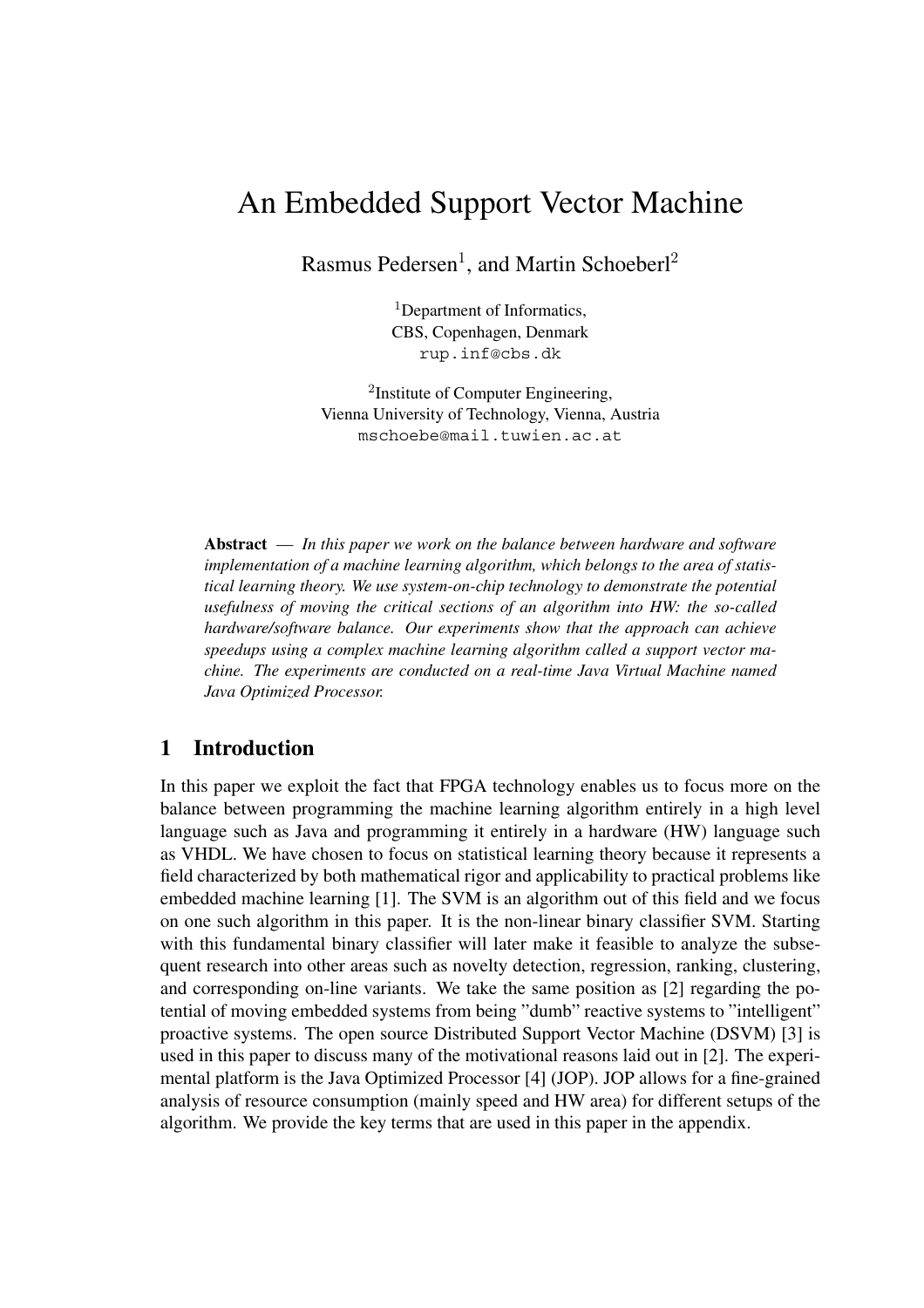## **2 Background**

The SVM is the first algorithm produced by Vladimir Vapnik's statistical learning theory frameworks [5]. Later, the SVM is extended by Cortes and Vapnik to cover binary classification problems with misclassifications [6]. The most significant discovery in terms of enabling the using SVMs in embedded systems [1] is probably attributed to John Platt [7]. Using his sequential minimal optimization method we are able to train SVMs using an insignificant memory footprint. Later, the SVM is extended to most of the other classic machine learning frameworks such as regression, novelty detection, ranking, clustering etc. [8] [9] [10].

## **2.1 Support Vector Machine**

The support vector machine has been chosen because it represents a framework both interesting from a machine learning perspective and from an embedded systems perspective. A SVM is a linear or non-linear classifier, which is a mathematical function that can distinguish two different kinds of objects. These objects fall into *classes*, which is not to be mistaken for a Java class.

Training a SVM can be illustrated with the following pseudo code:

| <b>Algorithm 1 Training an SVM</b>                                                                                        |
|---------------------------------------------------------------------------------------------------------------------------|
| <b>Require:</b> X and y loaded with training labeled data, $\alpha \Leftarrow 0$ or $\alpha \Leftarrow$ partially trained |
| <b>SVM</b>                                                                                                                |
| 1: $C \Leftarrow$ some value (10 for example)                                                                             |
| $2:$ repeat                                                                                                               |
| <b>for all</b> $\{x_i, y_i\}, \{x_j, y_j\}$ do<br>3:                                                                      |
| Optimize $\alpha_i$ and $\alpha_i$<br>4:                                                                                  |
| end for<br>5:                                                                                                             |
| 6: <b>until</b> no changes in $\alpha$ or other resource constraint criteria met                                          |
| <b>Ensure:</b> Retain only the support vectors $(\alpha_i > 0)$                                                           |
|                                                                                                                           |

We use the sequential minimal optimization (SMO) method to train the SVM. The algorithm is — as the name indicates — a sequential optimization algorithm. Line  $5$ of Algorithm 1 indicates an optimization step. The details has been nicely explained in important papers such as Platt's SMO paper from 1999 [7]. The essence of SMO is just a pair of two *Lagrange multipliers*  $\alpha_i$  and  $\alpha_j$  is being optimized at a time. A key term is the *kernel* k, which is a mathematical function to compare two data points at a time. The engineering part of using SVMs is to choose the right kernel for the task at hand. The optimization takes place according to the imposed constraints, which are based on the *KKT* (Karush-Kuhn-Tucker) conditions as well the soft margin parameter C. Perhaps most importantly, the SMO algorithm takes away the need for a dedicated matrix library. Such a library is generally needed when solving quadratic optimization tasks. An important side effect of using SMO is that it can scale from requiring virtually no memory cache up to the point where the whole kernel matrix is cached. The kernel matrix is generated by taking the kernel  $k(x_i, x_j)$  of all pairs of inputs. Note that the kernel matrix is symmetric and semi-definite. One very straightforward optimization technique is to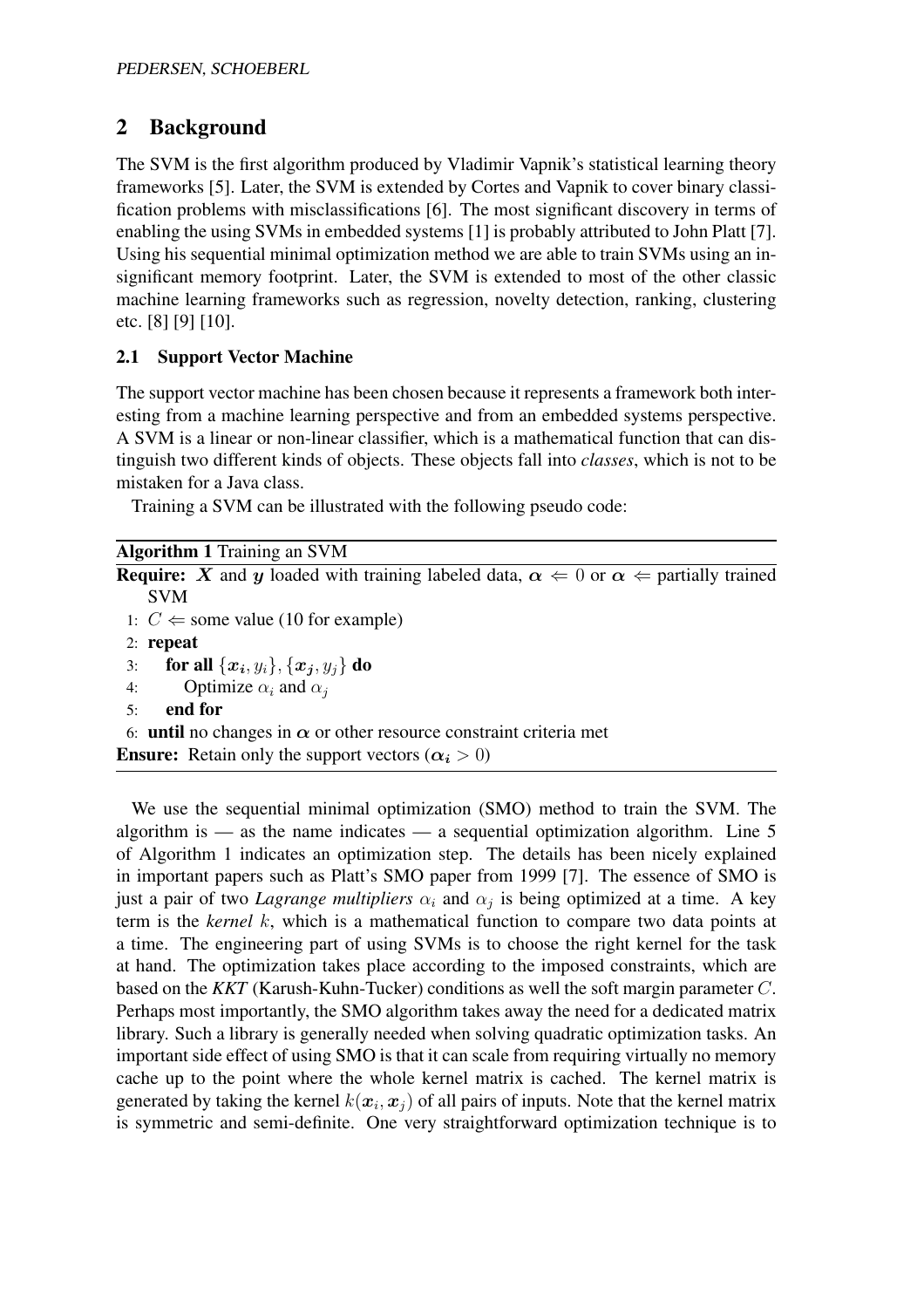cache the matrix in its full  $n \times n$ . size.

The SVM follows a three stage approach like many other machine learning algorithms: Train, test, and predict. We focus on the kernel function which is common for all three states. Our focus is to test whether we can implement a faster kernel function in HW (VHDL) than in SW (Java).

#### **2.2 A Java Processor**

The Java Optimized Processor (JOP, [4]) is an FPGA based hardware implementation of the Java Virtual Machine. One of the motivations of JOP is that is has been created with worst-case execution time (WCET) in mind. This design principle is consistent throughout the JOP processor. In particular, this makes it possible to analyze certain data mining algorithms with respect to their WCET properties. As the processor is a soft core and all sources are available it is easy to add hardware accelerators to this processor.

## **3 Hardware Acceleration**

As we are using FPGA technology we can experiment with moving certain parts of the algorithm between hardware and software. The critical –ie. time consuming– sections of the SVM can be implemented in hardware. That means that the kernel functions can be moved to hardware for faster execution. The kernel functions are the dot products, and the Gaussian kernel functions. We use 32-bit integers (16.16 fixed point representation) to represent the numbers in the system. The SVM can be implemented to use fixed point (FP) math in the kernel operations, and the error calculations. The disadvantage is that we would need to call a specialized library each time the variable was used, which would result in many method calls. It is possible by post-processing the code such that all such calls are replaced with the actual source code just like inline code in *C*. This would avoid the expensive method invocations. A property of the fixed point math class could be to move the radix point. In some algorithms it might be desirable to use an 8.24 representation and in others it can be necessary to use a 24.8 setup. To achieve our goals of this paper we only need the mathematical functions of add, sub, mul, div and sqrt. We did choose to implement this operations in Java and the time critical vector dot product in VHDL.

#### **3.1 Hardware Implementation**

In our setup with a soft core processor in an FPGA we have a large design space to investigate. A software only implementation and an almost full hardware implementations are two extreme points in this design space. However, we can also configure the processor with respect to caches size and hardware/software implementation of Java bytecodes. The software only implementation with an real-time method cache [11] of 4KB and 16 blocks is our baseline for the measurements in Section 4.

The most time consuming operation in the SVM (during training and during classification) is the dot product between two vectors. This is similar to the well known FIR filter in digital signal processing. However, for the dot product in the FIR filter one vector contains constants. In our case both vectors contain values that have to be loaded into the hardware accelerator.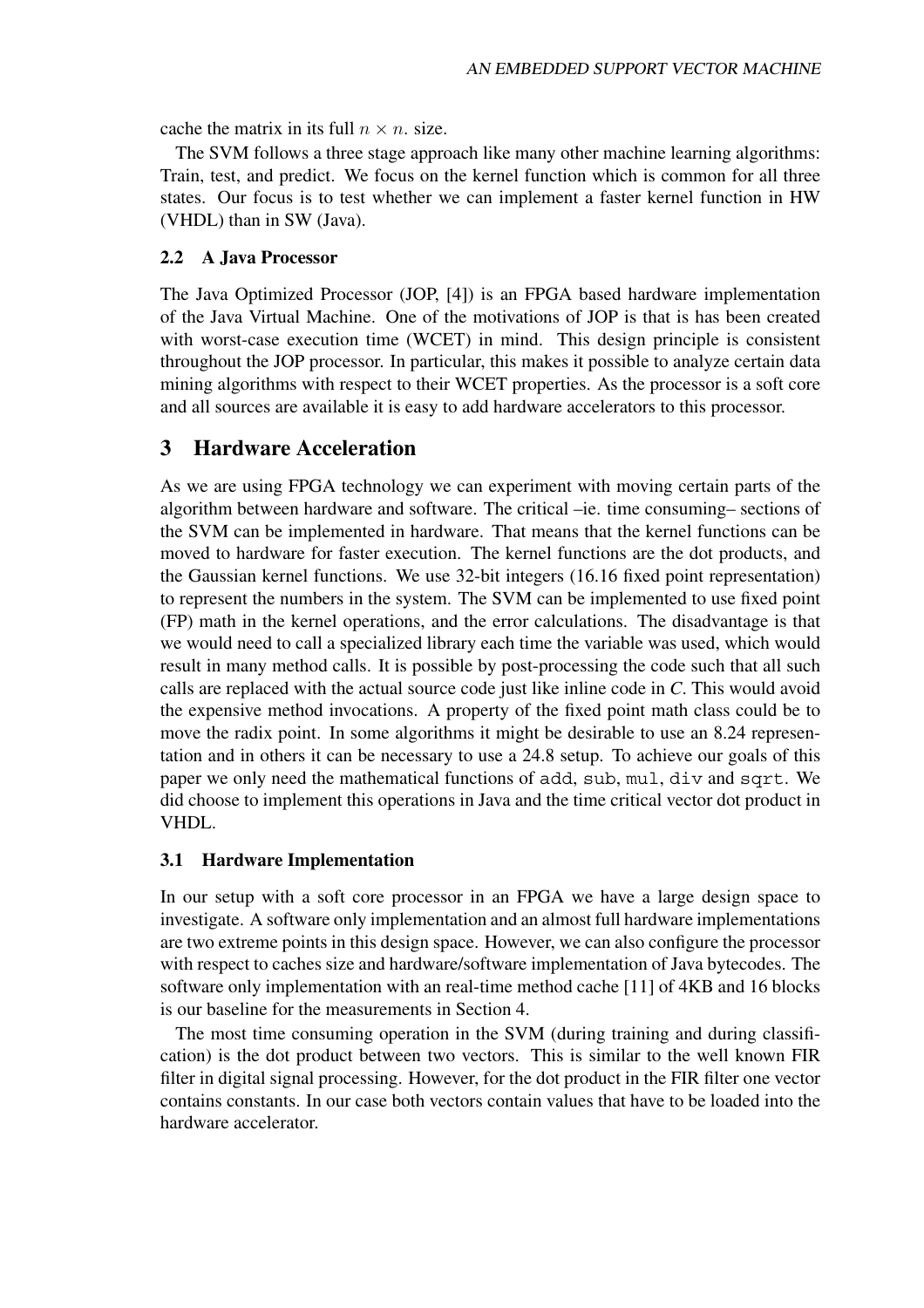We use fixed point calculations and therefore the hardware unit is a simple integer Multiply-and-Accumulate (MAC) unit. One design trade-off is the internal length of the multiplier and the accumulator. The input values are in 16.16 fixed point and the output is scaled to 16.16. In one extreme we can implement a 32x32 multiplier and an accumulator of  $64 + n$  bits (with n as the vector size). The other extreme is to scale the input values to less than 32 bits to reduce the hardware resources for the multiplier.

Another design decision is how we implement the multiplier. A single-cycle hardware implementation of a 32x32 multiplier with a 64 bit result is not a useful approach as it leads to a low system frequency. In Table 1 the resource consumption and maximum operation frequencies for different multiplier implementations in a Cyclone EP1C6 FPGA [12] are given. The resource consumption is given in logic cells (LC) that are basic building blocks in an FPGA. As a reference a basic configuration of JOP with 1KB method cache consumes about 2000 LCs and can be clocked at 100MHz [13].

| Pipeline Implementation   |      | Size $[LC]$ fmax $[MHz]$ |
|---------------------------|------|--------------------------|
| single cycle              | 1620 | 66                       |
| 4 pipelined               | 1660 | 96                       |
| 16 pipelined              | 1698 | 103                      |
| - serial Booth multiplier | 144  | 106                      |

Table 1: Different multiplier implementations in a Cyclone FPGA

A serial Booth multiplier as a viable option as it consumes few resources and has no impact on the whole systems operating frequency (100MHz). However, this is the same implementation as used for the bytecode imul, which implements a 32x32 signed multiplication with 32 bits result, in JOP. The Booth multiplier is not pipelined and we have to wait for the result 32 cycles. The speed gain is only due to the hardware accumulator and we get a higher accuracy when scaling the result back to 16.16 after accumulation (we use the full 64 bits result from the multiplication during accumulation).

With a pipelined multiplier we can feed new data into the MAC unit each cycle. We only have to wait the number of pipeline stages at the end of the full MAC operation. This means we get a better speed-up with larger vectors.

From Table 1 we can see that the pipeline registers are almost for free as each LC that is used for the combinatorial path of the multiplier contains an otherwise unused register. We choose a pipelined multiplier with 16 pipeline stages as it fulfills our target system frequency of 100MHz.

### **4 Experiments**

We do experiments with fixed point math and hardware implementation. For each method call done in Java, the JVM creates a new stack frame. This overhead can potentially be a waste of CPU cycles for the most active sections of the code. Therefore we have inlined the critical sections. The speed tests on JOP using the binary SVM is performed using several types of tests. Another one is to use the FixedPoint math class. The latter one is implemented in Java as well as in VHDL.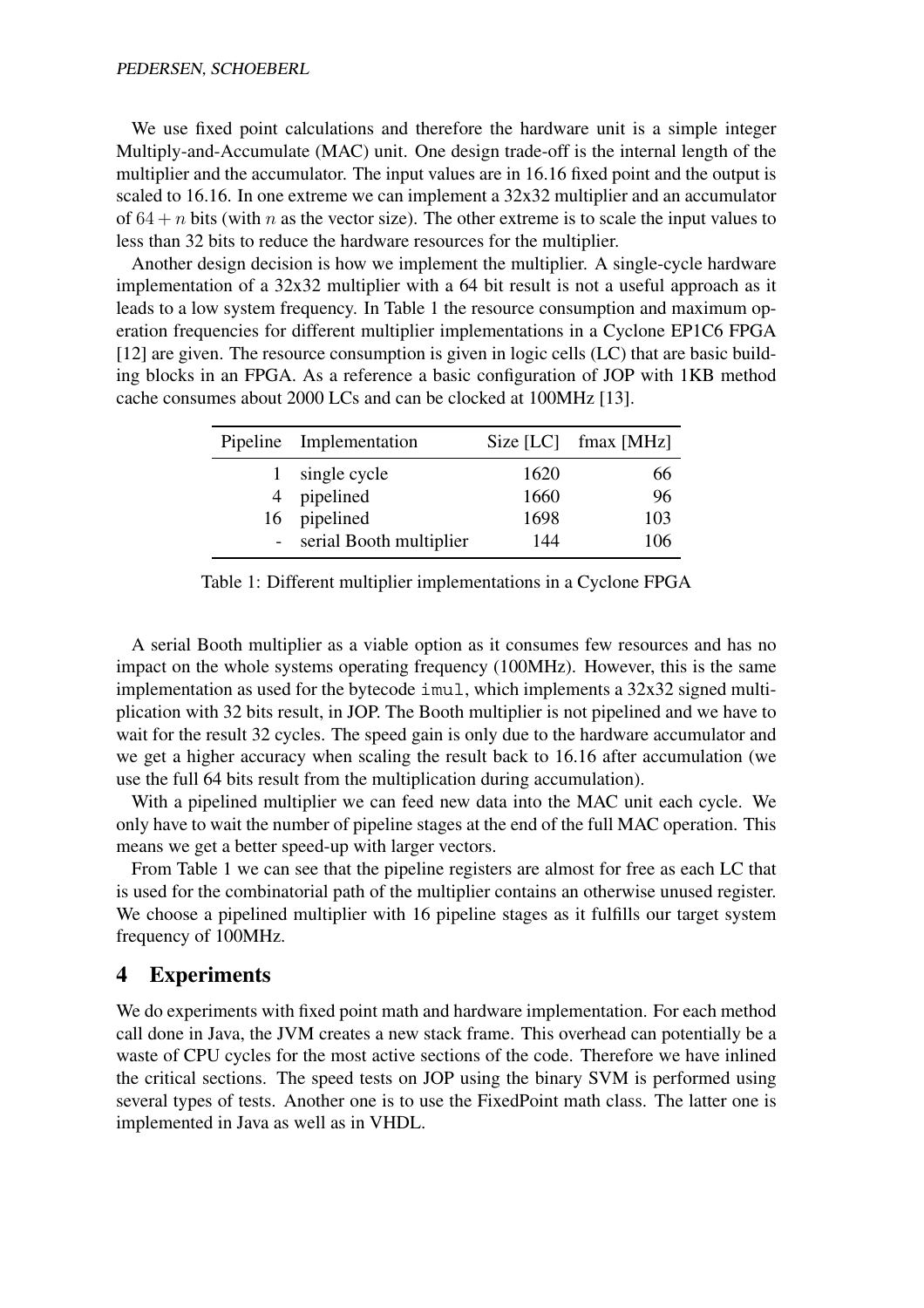#### **4.1 Low Level Test**

In this section we compare two software versions against a hardware MAC unit of for the vector dot product. The fixed point format is 16.16 and the vector size is  $2<sup>1</sup>$ 

| Implementation Time [cycles] |     |
|------------------------------|-----|
| Java                         | 650 |
| Java simplified              | 286 |
| HW MAC                       | 244 |

#### Table 2: Java MAC and hardware MAC

Table 2 shows the execution time in clock cycles. The first line contains the *correct* implementation of 16.16 multiplication in Java. As data type long is very expensive we used four multiplications with the necessary shift operations to not loose any precision during multiplication. The second version is a simplified 16.16 multiplication where the operands are scaled before multiplication:

result =  $(a \rightarrow 8)$  \*  $(b \rightarrow 8)$ 

In this case we loose the 8 least significant bits of both operands before multiplication. Both software solution perform the accumulation in 16.16 with the possibility of loosing precision and overflow.

The hardware MAC unit performs 32\*32 multiplications with a 64 bit result and the accumulator is 64 bits width. Therefore we keep all significant bits during the whole MAC operation. Only the final result is scaled back to 16.16.

From Table 2 we can see that the hardware implementation is about 2.7 times faster than the correct Java implementation and still 17% faster than the simplified Java version. It has to be evaluated how the simplified Java implementation results in more support vectors to be used in the SVM and the influence on the error.

It has to be noted that the access of the coefficients dominates the execution time for the hardware MAC and the simplified Java version. This costly access to the array elements is inherent in Java as all array accesses are boundary checked. A further optimization of the hardware could be to fetch the operands from memory by the hardware without boundary checking. However, this optimization undermines the safety property of the Java language.

#### **4.2 Test Data**

We use artificial test data generated by a test program. The data generated by this class will be be binary classification data according to parameterized distributions. The difference between this test and the one done before is that we do the test with the SVM code "as-is". Hence, we leave the calls to the fixed-point (FP) math library in the code without inlining it. The rationale behind it is to compare the speedup between using the FP Java

<sup>&</sup>lt;sup>1</sup>This vector size is also used in the following section. Longer vectors would result in a higher speed-up of the hardware solution.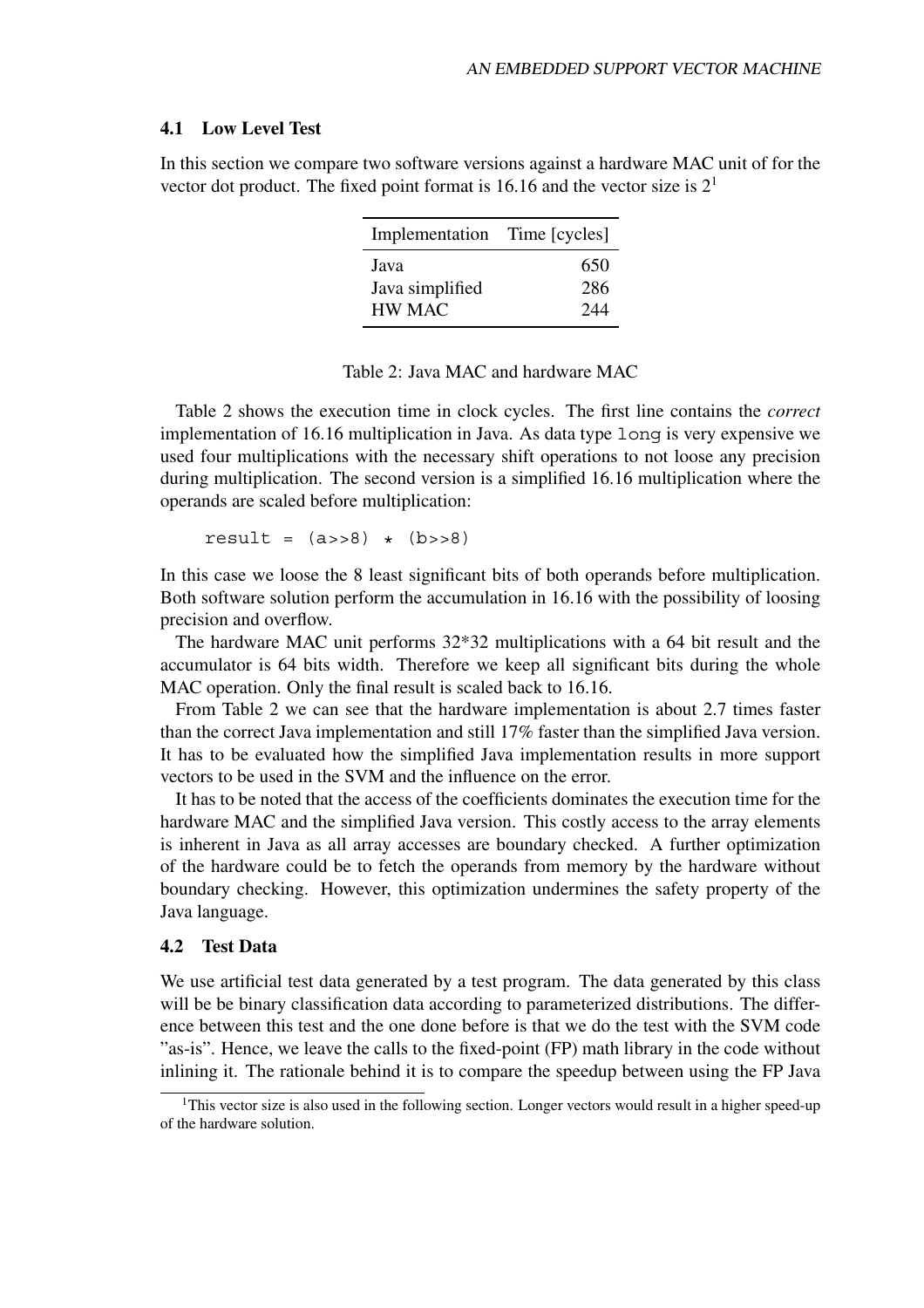library with no code optimization done. Then we exchange the calls to the fixed point library with inline code directly to the MAC HW unit. The reason for this approach is to point out the *potential* of optimizing Java machine learning code written without special care of optimization. However, it should be noted that it *can* make sense to avoid too much manual code optimization. From a point of maintainability, it can be more costly to keep highly optimized code updated. Therefore, we have created some test data to test the pure Java approach vs. a Java/VHDL approach.

The minimal interface needed is set up the data generating class is specified in the following paragraph. The only thing that the data generating class needs to know is how the layout of the data is. We use a simple approach with a center for a data distribution of either Gaussian or uniform distribution. The simplest instantiation of this setup is to create one center for each class of the binary data: one center for the positive class (+1) and one center for the negative (-1) class. The data generator can create different proportions of the data. This is accomplished by specifying the intended proportion of each data center. We still need to specify the distribution of the data in a data center and that is accomplished by specifying the distribution for each dimension of the data in the data center. For example, a data center could have a uniform distribution for the first dimension and a Gaussian distribution for the second dimension. We can summarize the setup of a data generating center:

- **center** The center of the distribution
- **width** Each dimension of a data center is specified as either uniform or Gaussian. The supplied parameter is the standard deviation for the Gaussian distribution and the half of the range for the uniform distribution. Note: that the distributions are not alike even for equal widths
- **proportion** This is the proportion that this data center. The proportions for all the specified data centers must add up to 1.0

The standard data suggestion (as depicted in  $Figure(1)$ ) shows four data setups. Two is using the uniform data distribution and two are using the Gaussian data distribution. Two have two data centers two have four data centers. The difference between the uniform datacenters  $((a1)$  and  $(a2))$  and the Gaussian datacenters  $((b1)$  and  $(b2))$  is that the latter have overlapping data. We can try to describe the four setups using the terminology introduced in the previous section. With reference to Figure(1):

| Testdata | Data          | Centers                                                 | Type    | Param             |
|----------|---------------|---------------------------------------------------------|---------|-------------------|
| a1       | separable     | $-(3.0, 3.0), + (5.0, 5.0)$                             | uniform | 1.0 width         |
| a2       | non-separable | $-(3.0, 3.0), +(5.0, 5.0)$                              | normal  | 1.0 st. deviation |
| b1       | separable     | $+(3.0, 3.0), +(5.0, 5.0)$                              | uniform | 1.0 width         |
| h2       | non-separable | $-(3.0, 5.0), -(5.0, 3.0)$<br>$+(3.0, 3.0),+(5.0, 5.0)$ | normal  | 1.0 st. deviation |
|          |               | $-(3.0, 5.0), (5.0, 3.0)$                               |         |                   |

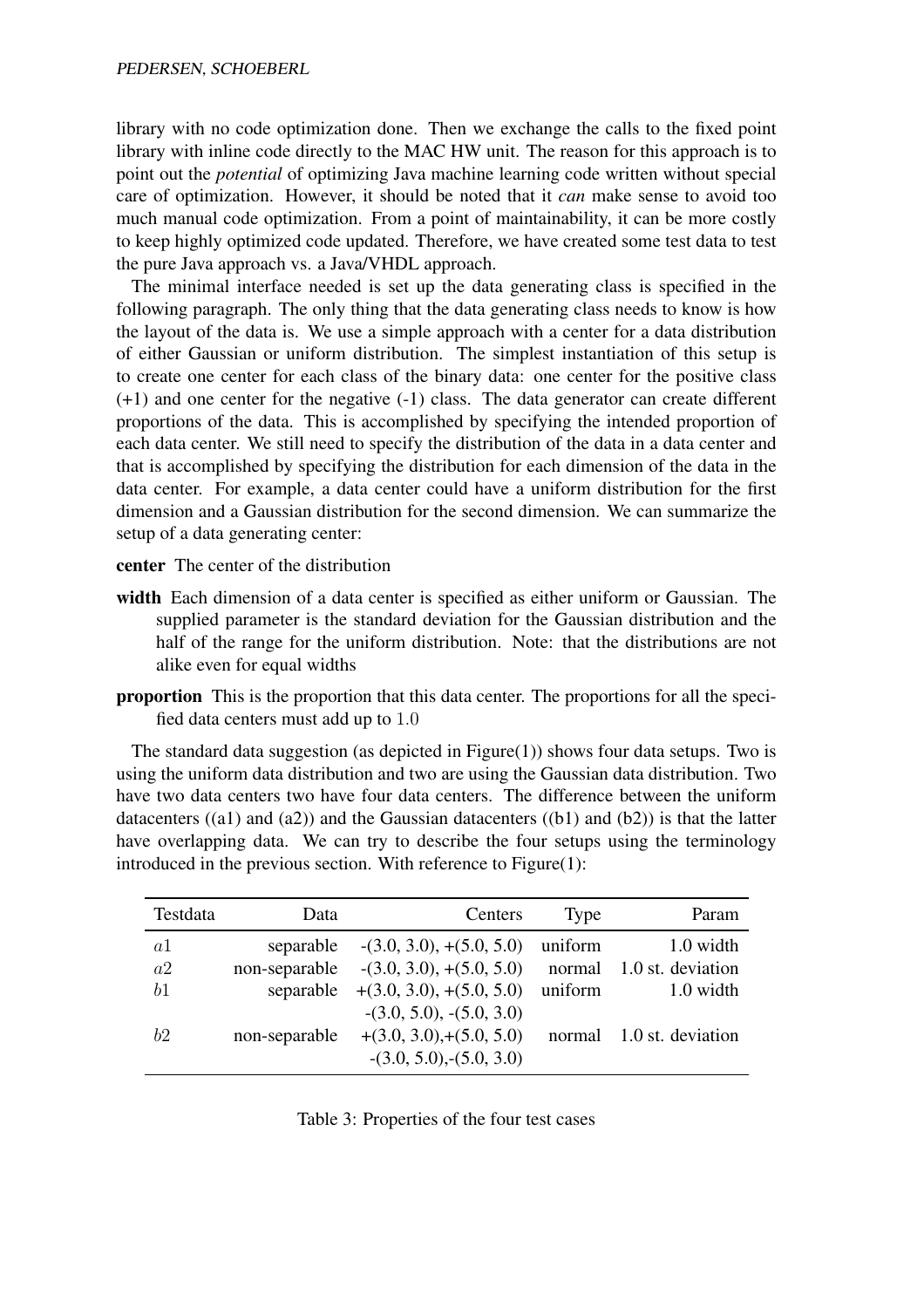

Figure 1: The four suggested standard data setups for the system.

Certain variations of these standard setups are optional. We can increase the number of dimensions while sticking to the same idea of using the same distribution for each dimension. We use 60 training points and 60 test points in the setup.

#### **4.3 Test Evaluation**

For each of the four standard tests (see Table 1) {Test 1–4} we assume that the SVM is not pre-configured to know the center coordinates of the data centers. There are two output parameters of the testing: one is the elapsed time from the first labeled data point of the first test is served to the unlabeled data point of the last test is classified.

The SVM undergoes two major states: training and testing. The training is sequenced out in Algorithm 1. Testing or prediction is the time it takes to classify a new data instance using the trained model. For each of the 4 standard test configurations in Table 3, we record the time in  $\mu$ s to complete the training phase and to classify one new point.

The *train* column depicts the total training time (ie. before the system goes real-time. The *test* column depicts the time to classify a new point in real-time mode. We can see a significant difference in the training time (especially with the more demanding test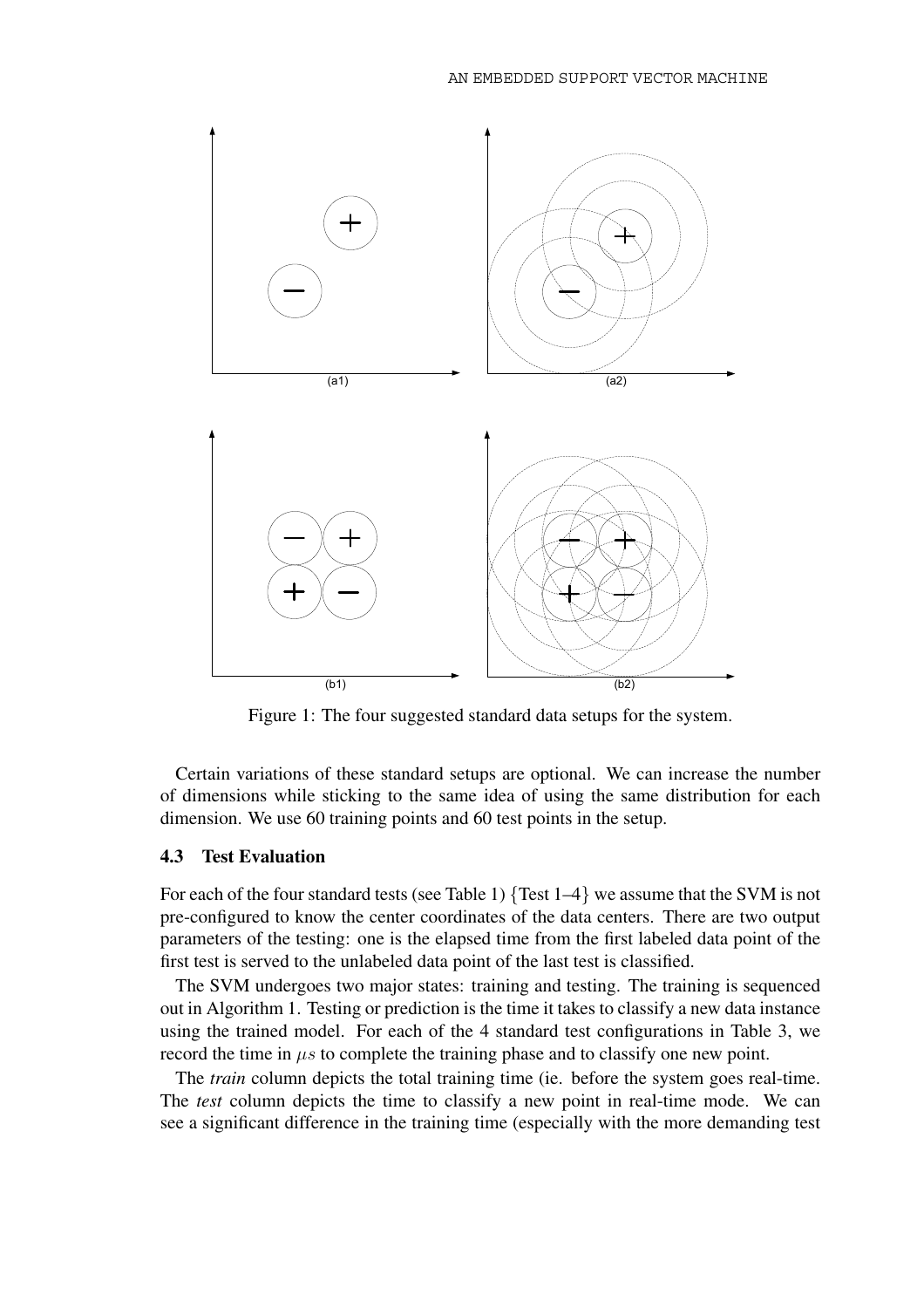|                             | Java      |           | <b>MAC</b> |           |
|-----------------------------|-----------|-----------|------------|-----------|
| Test                        | train     | test      | train      | test      |
|                             | $[\mu s]$ | $[\mu s]$ | $[\mu s]$  | $[\mu s]$ |
| 1                           | 498,943   | 216       | 497,122    | 213       |
| $\mathcal{D}_{\mathcal{L}}$ | 568,579   | 261       | 363,977    | 259       |
| $\mathcal{R}$               | 1,762,416 | 950       | 1,200,544  | 892       |
| $\overline{\mathcal{A}}$    | 1,236,402 | 1011      | 773,775    | 998       |

Table 4: Java kernel vs. HW kernel

data 2–4) between the simplified Java multiplication (with scaling before multiplication) and the full resolution hardware MAC. The SVM algorithm *tries* to compensate for the computation error during training. In the classification we see only small improvements with the hardware MAC. The speedup of 17% in the vector multiplication is lost in the overall execution time of the SVM algorithm.

The experiments in Table 4 were carried out with a cache size of 4KB and 8 cache blocks. In addition, the effect of reducing the cache to 1KB and 4 cache blocks resulted in 3.2% longer prediction time and a reduction in size from 5,486 to 4,740 LCs. This is an interesting result as it demonstrates a small tradeoff in prediction time versus a larger nice reduction in the processor size of 13.6%.

#### **4.4 Fixed Point Resolution vs. SVM Performance**

The SVM algorithm 1 is likely to perform satisfactory over a range of parameters. Some parameters are set explicitly such as the constraint parameter  $C$ . Other parameters like the number resolution enter the algorithm in more subtle ways. The FP resolution is an example if this. The SMO SVM [7] has exit criteria built in that determines when convergence toward the *global* maximum of the optimization problem has been reached (see line 6 in the SVM pseudocode in Algorithm 1). It should be clear that the iterative convergence loops in the SMO SVM are sensitive to the FP resolution of the data representations. There are (at least) three different scenarios that can happen when we reduce the resolution of FP numbers:

- 1. The number of support vectors (#sv) changes
- 2. The test (and training) error changes
- 3. The algorithm does not converge

A main goal in machine learning is the ability of the algorithm to *generalize* well. That is the power to classify new data instances correctly, which was not part of the training data. If the number of support vectors generally would decrease as a result of a reduced FP resolution then the generalization error could also be expected to go down. An indication of this could be monitored by the change in the test error. Besides the positive or negative effect of on the test error it can also happen that the algorithm does not converge. This can happen for example when the reduced width leads to the truncation of a significant digit.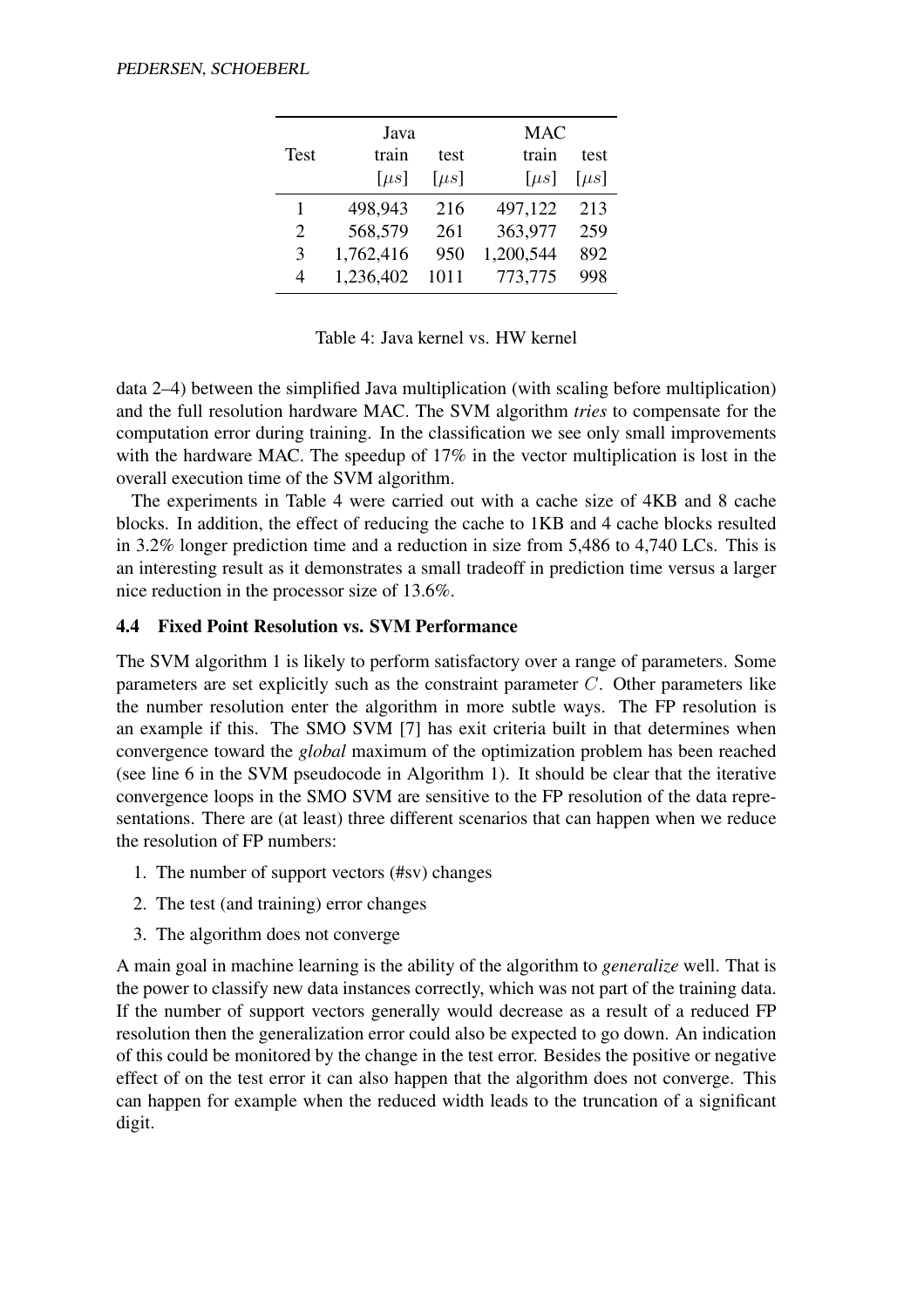|       |    |                  | Test 1 Test 2<br>Test 3 |                         | Test 4 |           |            |
|-------|----|------------------|-------------------------|-------------------------|--------|-----------|------------|
|       |    |                  |                         | #sv $e$ #sv $e$ #sv $e$ |        | $\#_{SV}$ | $\epsilon$ |
| 16:16 |    |                  |                         | 8 0 11 8 56 35 60 33    |        |           |            |
| 12:12 |    |                  |                         | 8 0 NA NA 56 35 NA NA   |        |           |            |
| 8.8   | 8. | $\left( \right)$ | 56 54                   |                         |        | 56 35 30  | 38         |
| 4.4   | 8. | $\Omega$         | 58 33                   |                         | 49 35  | 60.       | 33         |

The following experiment records the number of support vectors (#sv) and the test  $(e)$ error for 4 different symmetric FP resolutions.

Table 5: Fixed point resolution vs. support vectors  $(\# \text{sv})$  and test error  $(e)$ 

The results in Table 5 show no general reduction in the number of support vectors. Furthermore, the test error does not generally decrease for this particular set of tests. It seems like reducing the FP resolution (which would lead to smaller HW) does not directly lead to smaller test errors. It should, however, be noted that the SVM algorithm [3] has tolerance parameters which could be tuned together with the FP resolution. The algorithm did not converge for the 12:12 resolution in test 2 and 4, which was pointed out at a possibility prior to running the test. There are, however, several methods to reduce the number of support vectors: A direct method to control the number of support vectors is presented by Wu et al. [14], which we predict will have a significant influence on future embedded kernel machines like the SVM.

## **5 Conclusion**

We show that it is possible to optimize the SVM by moving certain sections of the code back and forth between Java and HW on JOP. The results are positive in the regard that the SVM runs faster when the critical sections are implemented in HW. This approach may be applicable for other algorithms that are iterative in nature. It allows one to optimize the program language design space: Java for the main part, with its ease of maintainability and VHDL for the critical sections.

Perhaps the most important parameter in traditional machine learning and data mining is the test error. We do experiments to monitor the impact of various FP resolutions on the test error. The conclusion from that particular experiment is that blind HW optimization without regard to the SVM was not particular viable.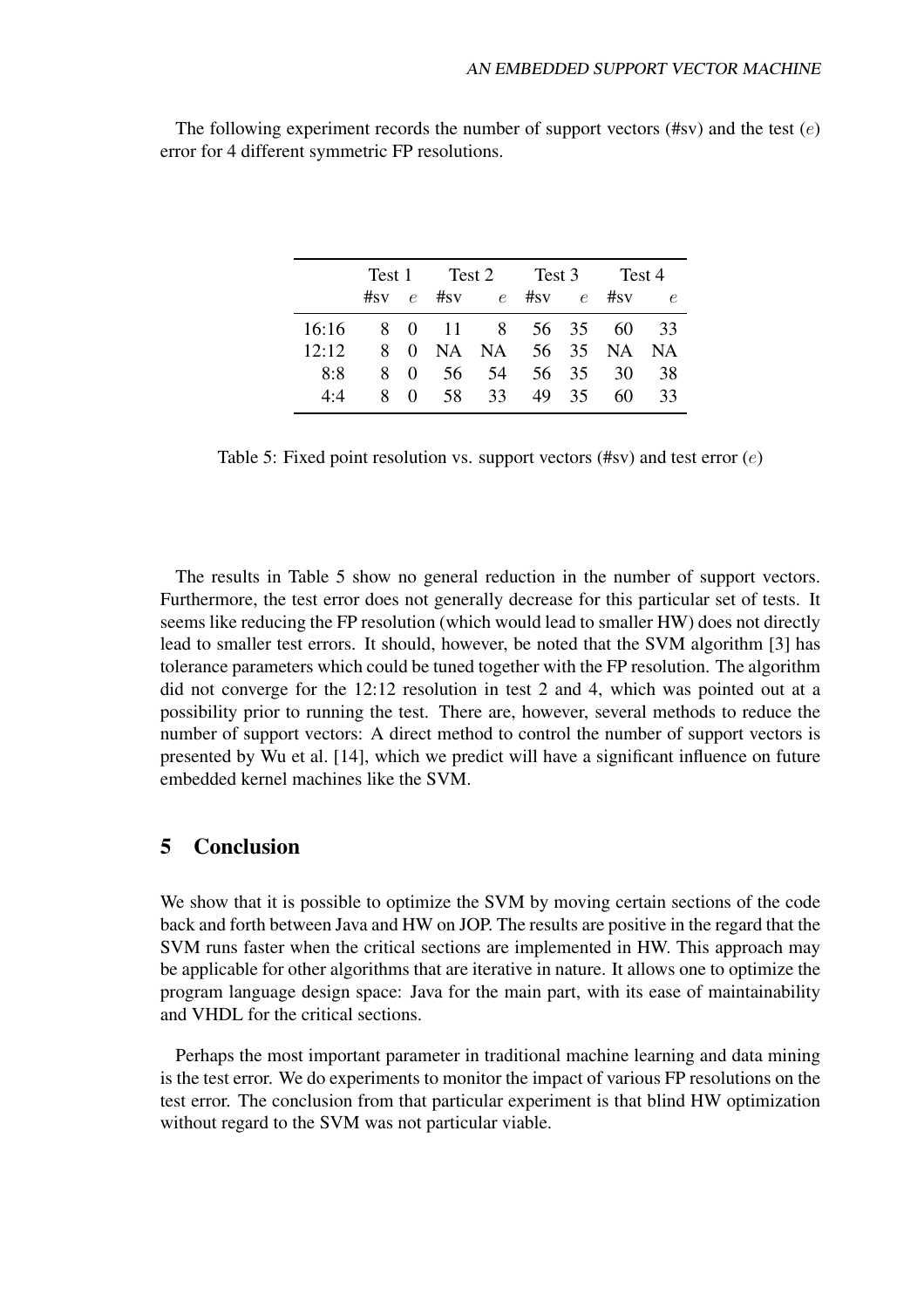PEDERSEN, SCHOEBERL

We demonstrate the idea of striking a balance between hardware implementation and software implementation. The SVM is the unit of analysis in this paper. The processor size can be traded against performance and thus fit well into different deployment scenarios. It is possible to expand this work on several other support vector machine algorithms. Future research is likely to focus on direct control of the number of support vectors [14].

| Term                                    | Definition                                                               |
|-----------------------------------------|--------------------------------------------------------------------------|
| <b>SVM</b>                              | Support vector machine that classifies novel points on the               |
|                                         | nodes and only transmits key information such as support                 |
|                                         | vectors across the network.                                              |
| <b>SMO</b>                              | Sequential Minimal Optimization, which is a method for                   |
|                                         | training an SVM efficiently [7].                                         |
| #sv                                     | Set of support vectors belonging to an SVM model.                        |
| $\alpha$                                | A Lagrange multiplier, which is a key parameter                          |
|                                         | denoted $\alpha$ in the SVM model. Each point with $\alpha_i > 0$        |
|                                         | is an SV and its importance can be interpreted as the size of $\alpha_i$ |
| <b>KKT</b>                              | The Karush-Kuhn-Tucker conditions, which is a set of                     |
|                                         | constraints that the SVM model must obey within a given error            |
|                                         | tolerance when trained to optimality.                                    |
| tol                                     | Tolerance parameter for the SVM that is used as a stopping               |
|                                         | criterion.                                                               |
| $k(\boldsymbol{x}_i, \boldsymbol{x}_j)$ | Kernel evaluation that is a central computation in the SVM               |
|                                         | model. It is a dot product similarity measure between two data           |
|                                         | points in a space (usually) of higher dimensionality than the            |
|                                         | input space associated with the raw data observations.                   |
| #k                                      | A count of the number of kernel evaluations the SVM                      |
|                                         | uses while computing the optimal $\alpha$ for the SVM. #k is             |
|                                         | used as a proxy for computational time complexity in the                 |
|                                         | machine learning community.                                              |
|                                         | it takes to classify a novel point. [15]                                 |
| $\mu s$                                 | Micro seconds, which is the unit we use to measure the                   |
|                                         | execution time of the embedded Java processor with.                      |
| LC                                      | Logical cell or logical element in a FPGA.                               |

## **A Key Terms and Definitions**

## **References**

- [1] Rasmus Ulslev Pedersen. *Using Support Vector Machines for Distributed Machine Learning*. PhD thesis, University of Copenhagen, 2005.
- [2] Wilfried Elmenreich. Intelligent methods for embedded systems. In *Proceedings of the First Workshop on Intelligent Solutions in Embedded Systems (WISES 2003)*, pages 3 – 11, Austria, Vienna, June 2003.
- [3] DSVM. Distributed support vector machine server and implementation, www.dsvm.org.